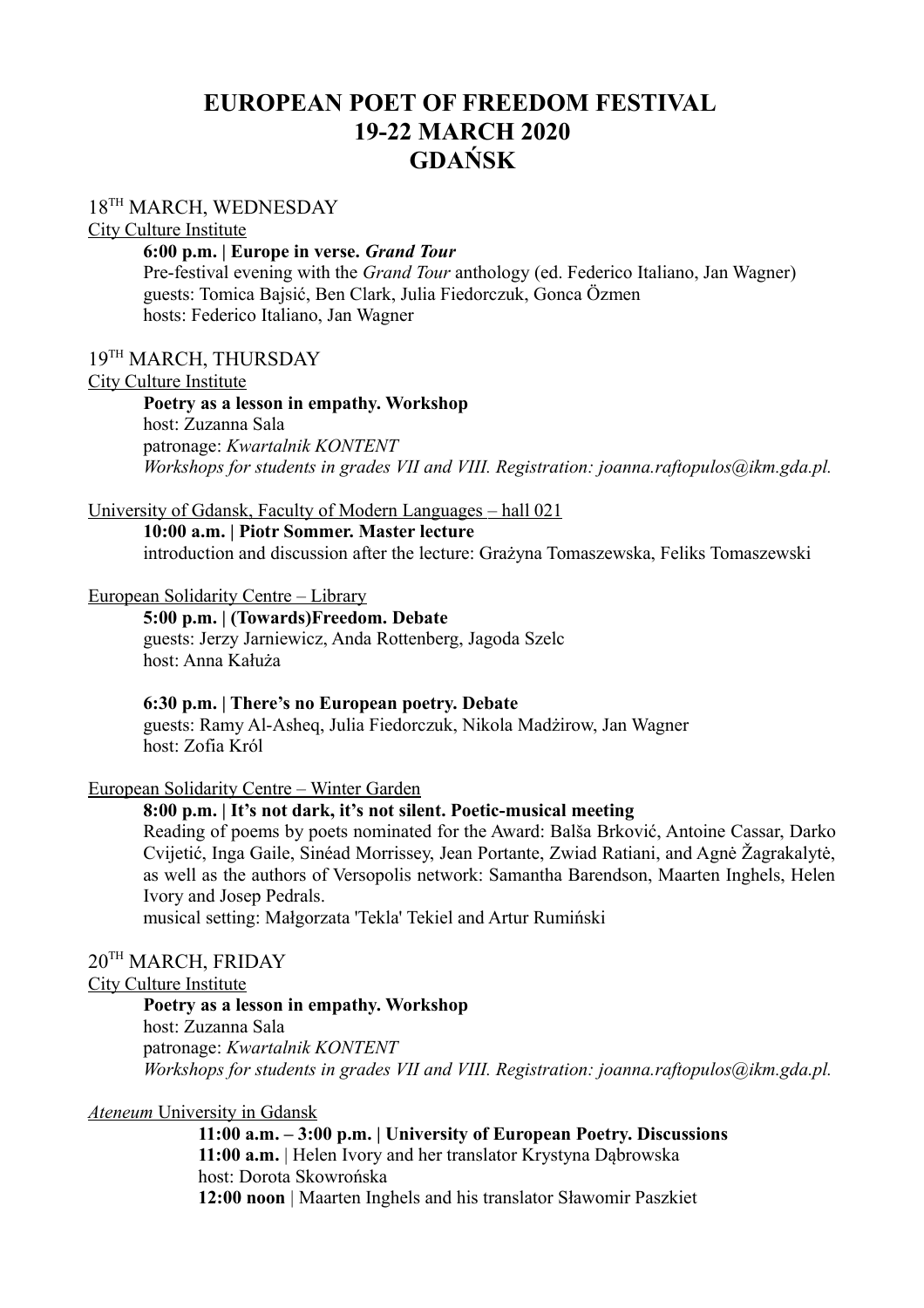host: Małgorzata Lebda **1:00 p.m.** | Samantha Barendson and her translator Marta Eloy Cichocka host: Barbara Piórkowska **2:00 p.m.** | Josep Pedrals and his translator Marta Pawłowska host: Marta Koronkiewicz

#### Patio of the Academy of Fine Arts

### **4:00 p.m. | Poem's stage. Discussion I**

Meeting with poets nominated for the Award: Agnė Žagrakalytė, Jean Portant, Zwiad Ratiani, and Balša Brković. hosts: Małgorzata Lebda, Marcin Świątkowski

**6:15 p.m. | Probes, concepts, experiments. Discussion and performative poetry reading**  guests: Tomasz Bąk, Radosław Jurczak, Luke Kennard, and Nat Raha hosts: Paweł Kaczmarski, Marta Koronkiewicz patronage: *8. Arkusz 'Odry'* magazine

#### City Culture Institute (Długi Targ 39/40)

**9:00 p.m. | Kirszenbaum. Concert** *Tickets: PLN 20; available at: www.evenea.pl/event/kirszenbaum.* 

## 21<sup>ST</sup> MARCH, SATURDAY

#### City Culture Institute (Długi Targ 39/40)

**10:00 – 11:30 a.m. | Who is the nowhere boy? We talk with children about refugees** Workshops inspired by *Nowhere boy* by Katherine Marsh. host: Natalia Gebert *Participation fee: PLN 10. Registration: www.evenea.pl/event/warsztaty-epw2020.*

#### **1:00 p.m. | Crash. Nina Manel vs. Jan Rojewski**

Nina Manel and Jan Rojewski will take part in a poetic confrontation. host: Joanna Orska

#### **2:30 p.m. | Poem's stage. Discussion II**

Meeting with poets nominated for the Award: Inga Gaile, Darko Cvijetić, Sinéad Morrissey, and Antoine Cassar. hosts: Małgorzata Lebda and Marcin Świątkowski

#### **4:45 p.m. | Bulgarian sadness. Poetry and prose**

guests: Georgi Gospodinov and Magdalena Pytlak host: Dagny Kurdwanowska

#### Wybrzeże Theatre

## **8:00 p.m. | Award ceremony for the European Poet of Freedom Literary Award of the City of Gdansk**

directed by: Adam Nalepa

*Admission by invitation only. Free passes available in City Culture Institute from the 16th of March 2020 (the number of passes is limited).*

## 22ND MARCH, SUNDAY

City Culture Institute (Długi Targ 39/40)

**11:00 a.m. | Breakfast with the winners. Discussion**

A meeting with the author of the awarded volume and its translator.